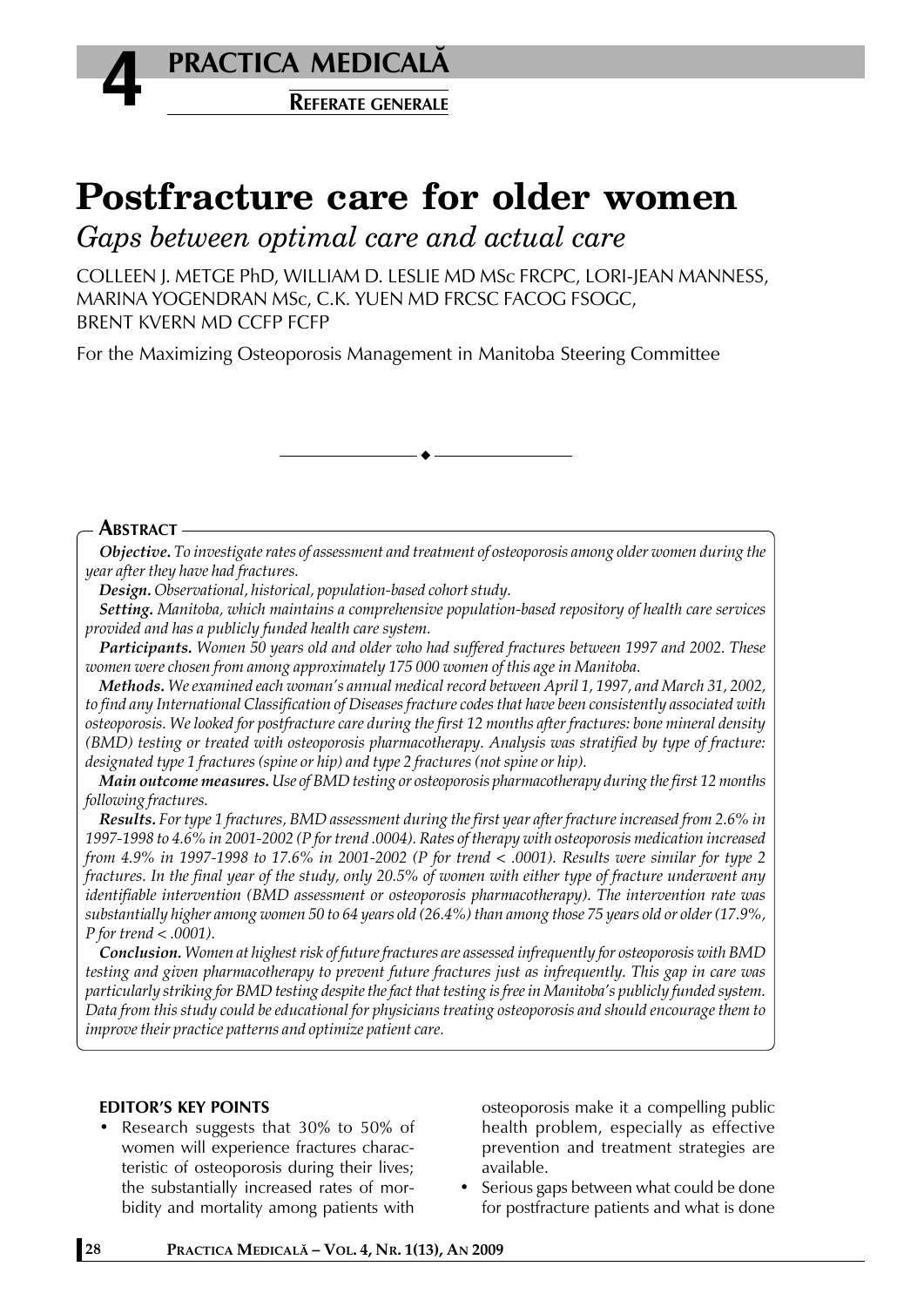in actual practice have been observed, and researchers in this study found the same gaps exist even in a publicly funded health system like Canada's. Four out of 5 women received no pharmacologic treatment within the year following hip or vertebral fractures, and fewer than 1 in 10 underwent bone mineral density assessment.

• Women most at risk (those 75 years of age and older) were the least likely to receive postfracture interventions, even though research has shown that older women can benefit from appropriate treatment, which has been shown to reduce fracture rates within 1 year of initiation.

**There is a serious gap in the care of**<br>patients with fractures characteristic of<br>osteoporosis. Osteoporosis is<br>increasingly being recognized as an<br>important public health problem<br>because of its agerelated increase in prev patients with fractures characteristic of osteoporosis. Osteoporosis is increasingly being recognized as an important public health problem because of its agerelated increase in prevalence and the morbidity, mortality, and economic consequences associated with it. Yet many family physicians appear to be unaware of the magnitude of this problem and the importance of identifying people at high risk for appropriate intervention, and of the process of diagnosis and management of the disease. (1,2) Researchers currently estimate that 30% to 50% of women will experience fractures characteristic of osteoporosis during their lives. (3) Women's lifetime risk of hip fractures is greater than the sum of their lifetime risk of having breast, endometrial, or ovarian cancer. (4)

The rate of premature death (at younger than 75 years) and substantially increased morbidity among patients with osteoporosis make it a particularly compelling public health problem. Women who have sustained major osteoporotic fractures have a 2-fold increase in ageadjusted risk of mortality. (3) Hip fractures are the cause of up to 40% of fall-related hospitalizations among those 65 years old and older, (5) and 40% of all nursing home admissions occur as a result of fractures among people older than 65 years. (6)

These morbidity and mortality rates are especially distressing given that effective prevention and treatment strategies are available for those at highest risk of osteoporotic fractures – that is, people needing secondary prevention because they have already experienced spine, hip, or other fractures characteristic of osteoporosis. Appropriate intervention can be very effective. Pharmacologic therapy has been shown to reduce risk of fracture by 30% to 60% in women at high risk. Additional nonpharmacologic intervention with calcium and vitamin D supplementation, (7) exercise, (8) smoking cessation, and fall prevention (9) can further contribute to preventing fractures.

Serious gaps between what could be done for postfracture patients and what is done in actual practice have been observed. A recent metaanalysis of 37 studies of diagnosis and treatment of osteoporosis and intervention for those who have sustained fragility fractures revealed that, in some studies, none of the fracture patients was investigated or treated for underlying osteoporosis. (1) Studies have demonstrated that all patients, including those older than 75 years, can benefit from treatment, and yet older women have been least likely to receive bone mineral density (BMD) testing or appropriate treatment for osteoporosis. (10,11)

This gap in the care of fracture patients should be less evident in a publicly funded health care system such as Canada's. Bone mineral density testing as a medically necessary diagnostic procedure does not require payment from patients, and drug benefit programs are available to most Canadian residents 65 years old and older. As a prelude to developing interventions to improve diagnosis and treatment of osteoporosis, we examined the rates of investigation and treatment of osteoporosis among older women in an entire Canadian province during the first year after they had had fractures.  $\square$ 

**Dr Metge** *is an Associate Professor in the Faculty of Pharmacy and a Research Associate at the Manitoba Centre for Health Policy in the Department of Community Health Sciences in the Faculty of Medicine at the University of Manitoba in Winnipeg.* **Dr Leslie** *is a Professor in the departments of internal medicine and radiology in the Faculty of Medicine at the University of Manitoba and is on staff in the departments of medicine (Section of General Internal Medicine) and diagnostic imaging (Section of Nuclear Medicine) at St Boniface Hospital in Winnipeg.* **Ms Manness** *is a Patient Health Manager with Merck Frosst Canada Ltd.* **Ms Yogendran** *is a data analyst with the Manitoba Centre for Health Policy in the Department of Community Health Sciences at the University of Manitoba.* **Dr Yuen** *is the Executive Director of the Manitoba Clinic in Winnipeg.* **Dr Kvern** *is an Associate Professor and Postgraduate Residency Program Director in the Department of Family Medicine at the University of Manitoba.*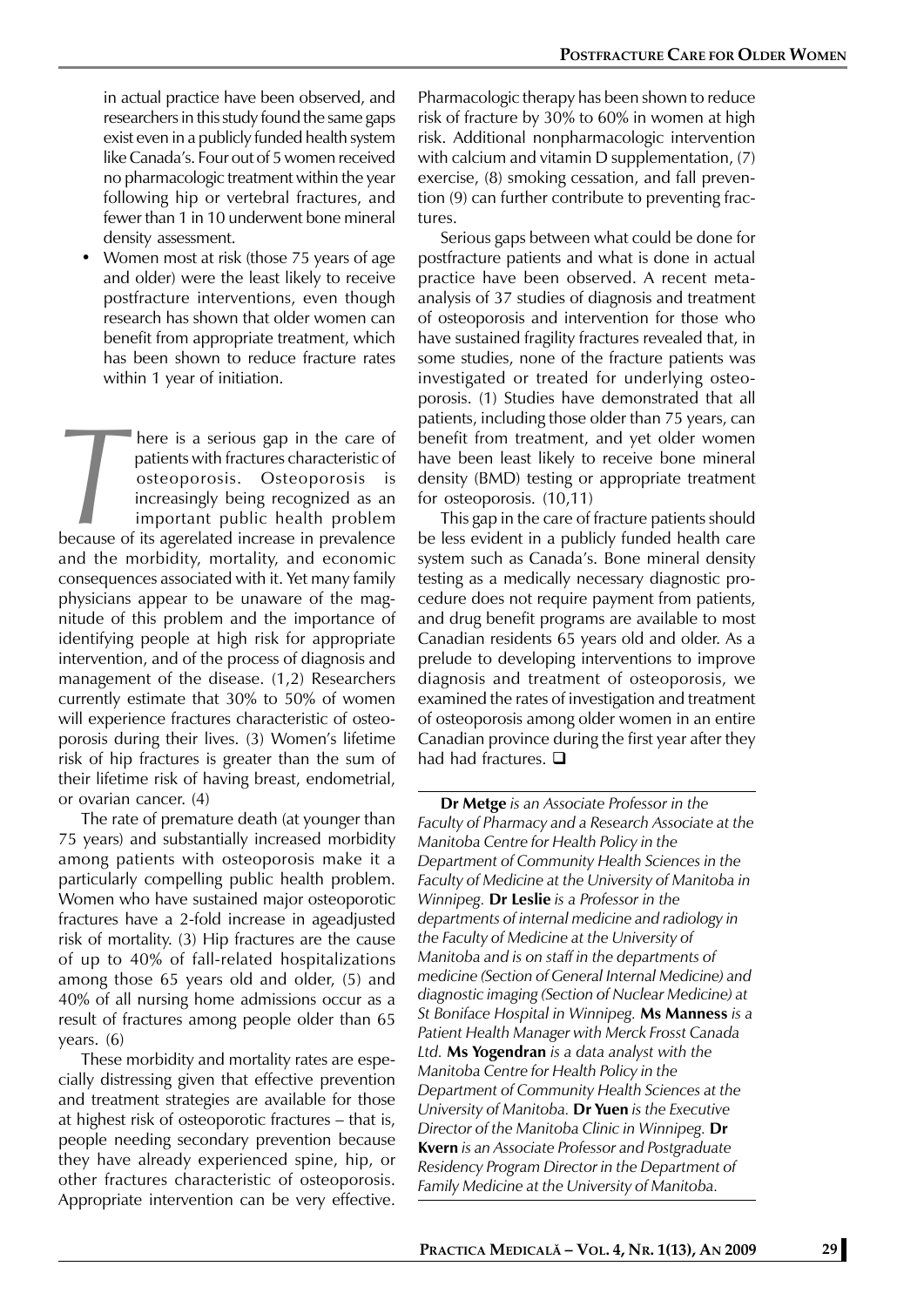## **METHODS**

We conducted a repeated historical cohort study from April 1, 1997, to March 31, 2002. Women in our cohort were 50 years old or older as of April 1st for each panel year, were residents of Manitoba, and had experienced fractures during that year. Patients who died, left the province, or moved into the province during the study period were excluded from the analysis to eliminate those with partial data.

Manitoba has developed a system for building longitudinal files of individual patients' use of health care services. Links between hospital, physician, and pharmacy databases and clinicbased data are possible through unique but anonymous identifiers. Computerized provincial government health databases capture claims for physician services, hospitalizations, and pharmaceutical dispensings for each person in the system. Databases include information on patients' identities, dates of services, services provided, drugs dispensed, and diagnoses classified under the World Health Organization's *International Classification of Diseases,* 9th revision, Clinical Modification (ICD-9-CM) codes. (12)

All clinical bone densitometry in Manitoba is done under a single program that maintains uniform testing indications, requisitions, and reporting. Criteria for testing are broadly consistent with most published guidelines and emphasize the importance of female sex, older age, previous fragility fractures, and other clinical risk factors. The Manitoba Bone Density Program maintains a population-based database that includes all dualenergy x-ray absorptiometry results. It is more than 99% complete and accurate as judged by chart audit. (13)

Each woman's annual medical record between April 1, 1997, and March 31, 2002, was assessed for the presence of any ICD-9-CM fracture codes (ICD-9-CM 805, 807-829). Vertebral fractures without cord injury (ICD- 9-CM code 805) and hip fractures (ICD-9-CM code 820) have been consistently associated with osteoporosis and were analyzed as a specific fracture category designated type 1 fractures. All other fractures (ie, not hip or spine) were designated as type 2 fractures.

We examined postfracture care during the first 12 months after type 1 or type 2 fractures. The availability of a province-wide BMD testing database allowed us to identify when BMD scans were done. Use of pharmacologic therapy postfracture was determined by examining dispensing of recognized osteoporosis drugs available from the province's Drug Programs

Information Network, which captures prescriptions dispensed for outpatient use. (14) Dispensing of at least 1 prescription for a bisphosphonate or selective estrogen receptor modulator for all age groups and hormone replacement therapy (HRT) for women aged 65 or older was included in our analysis. During the years of our study, HRT use by women older than 65 years with fractures was taken to be evidence of its use for prevention of osteoporosis. This is consistent with the general view that HRT was a first-line agent for prevention and treatment of osteoporosis among postmenopausal women that was held until after publication of the Women's Health Initiative study in July 2002. (15)

The denominators for calculating yearly fracture rates were based on the population of women resident in Manitoba for the complete year of the panel and are reported per 1000 women. Rates of BMD assessment and pharmacologic treatment for osteoporosis were calculated based on the proportion of women who had 1 of these interventions within 12 months of fracture and are reported as percentages. Analyses are stratified by type of fracture (type 1 and type 2) and age group (50 to 64 years, 65 to 74 years, and 75 years and older). Rates are reported for each panel year and are compared using c<sup>2</sup> tests with analysis for linear trend.

The study was approved by the Health Research Ethics Board at the University of Manitoba and by Manitoba's Health Information Privacy Committee.  $\square$ 

#### **RESULTS**

During the first year (April 1, 1997, to March 31, 1998), there were 162 009 women 50 years old or older in the province of Manitoba, and by the final year (April 1, 2001, to March 31, 2002), there were 175 072 women 50 years old or older (Table 1). Annualized fracture rates were stable during this time (9.6 to 10.5 per 1000 women for type 1 fractures, and 26.5 to 28.6 per 1000 women for type 2 fractures). As expected, fracture rates were strongly related to age and were much higher among women 75 years old and older (Figure 1). Within each age group, fracture rates were stable over the 5 years of the study.

Figure 2 shows the proportion of women with type 1 fractures (hip or spine) or type 2 fractures (not hip or spine) who received either BMD assessment or pharmacologic treatment after the fractures. For all ages combined, BMD assessment after type 1 fractures rose from 2.6% in 1997- 1998 to 4.6% in 2001-2002 (*P* for trend .0004).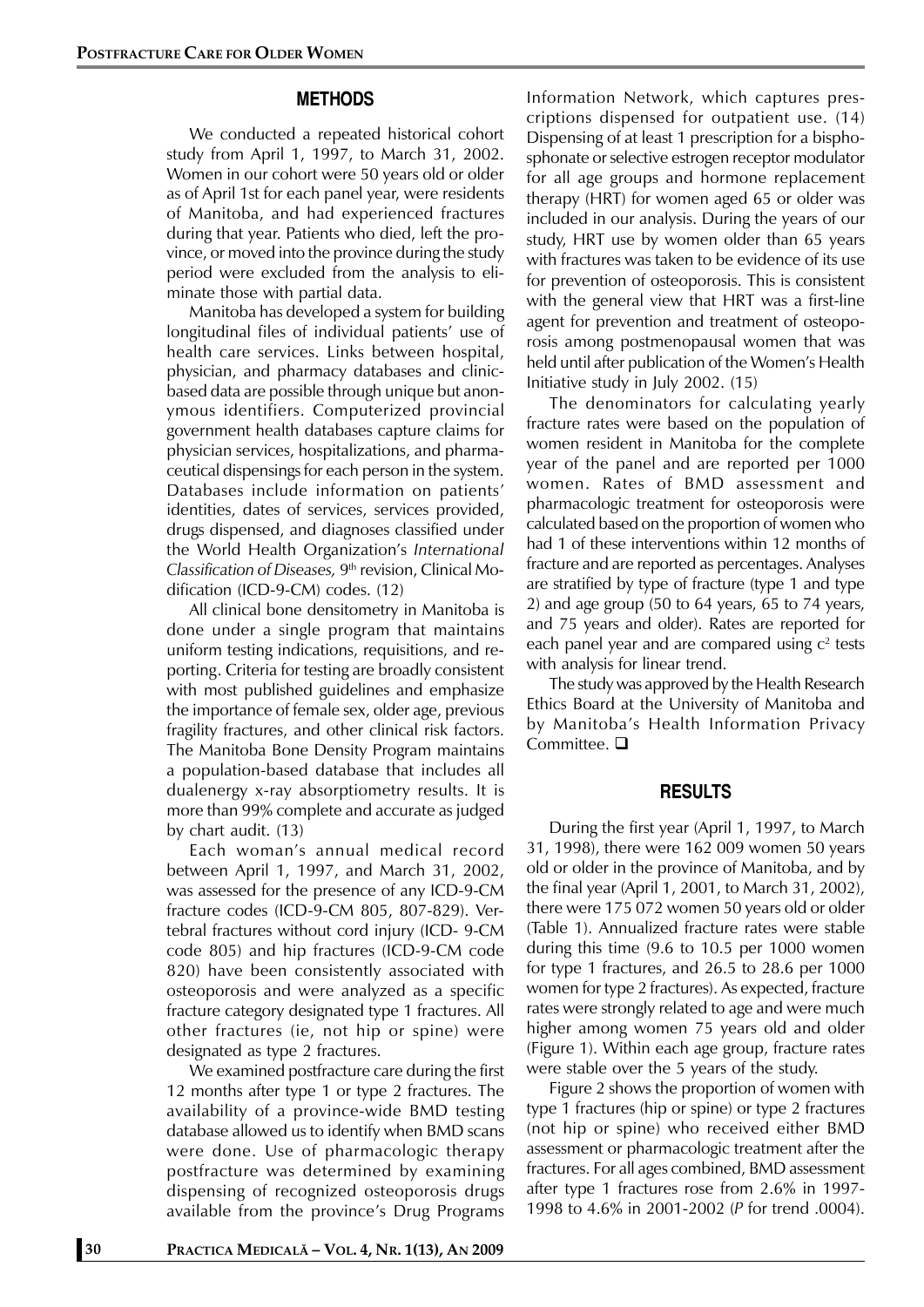During the same period, pharmacologic treatment rates increased from 4.9% in 1997-1998 to 17.6% in 2001-2002 (*P* for trend < .0001). When BMD assessments and pharmacologic treatments were considered together, 6.9% of women with type 1 fractures received these interventions within 1 year of having fractures in 1997-1998, and 20.5% received them in 2001- 2002. Women 50 to 64 years old had significantly higher rates of intervention after type 1 fractures (26.4%) than women 75 years old and older did (17.9%, *P* <.0001).

The rate of BMD assessment among women with type 2 fractures increased over the study period (*P* for trend <.0001) and reached a high of 7.0% in 2000-2001. The proportion of women in this group who received pharmacologic treatment showed a similar pattern (*P* for trend  $\leq$ .0001) with the highest rate (15.5%) in 2001-2002. As with women with type 1 fractures, the rate of intervention among women with type 2 fractures was substantially higher among women 50 to 64 years old (25.5%) than among those 75 years old or older (16.8%, *P* <.0001). **□** 

# **DISCUSSION**

This population-based analysis found large gaps in the assessment and treatment of women older than 50 years with fractures characteristic of established osteoporosis (type 1 fractures) or of increased risk of osteoporosis (type 2 fractures). In contrast to other studies that have relied on chart audits, patient reports, or selected patient recruitment, the population-based data set upon which this analysis was based was free from selection bias at both physician and patient levels.

Although some improvement was observed in clinical management of osteoporosis over the 5 years of observation, even in the project's final year, 4 out of 5 women received no pharmacologic treatment within the year following hip or

vertebral fractures, and fewer than 1 in 10 underwent BMD assessment. Similar gaps were noted in those at increased risk of osteoporosis based on having had type 2 fractures. The very large gap between optimal care and actual care identified in Manitoba is comparable to that reported by others. (16-18)

Canada's recent efforts to define, collect, and report data on chronic diseases uniformly (19) could reveal gaps similar to those found here. It might be, however, that family physicians need to be convinced that these women need treatment or, at least, that they as physicians need to reorient their practices to improve delivery of chronic care. The population-based nature of the study effectively allowed us to document the collective practice patterns of approximately 1000 physicians in Manitoba and gave us critical baseline data for design and implementation of strategies to improve diagnosis and treatment of osteoporosis.

Interventions based on data demonstrating need could address the following points. The occurrence of fractures in postmenopausal women, one of the entry criteria for this study, has been shown to be one of the strongest independent risk factors for future fractures. (20) Women who have sustained vertebral fractures have a 4-fold increased risk of future vertebral fractures, and the risk escalates with the number of previous fractures. There is compelling evidence that timely treatment of these patients using approved antiresorptive therapies can have a substantial clinical effect and reduce future risk of fractures by 40% to 60%. (21)

Our findings show also that the overall rate of assessment and treatment of women in the 50 to 64-year old age group is significantly higher than in the 2 older groups, demonstrating a tendency to focus attention on younger women who are actually at lowest risk. In reality, this understates the discrepancy, as use of HRT was

**Table 1. Overall rates of fracture and postfracture care among women 50 years old or older in Manitoba, 1997-2002:** *Intervention was defined as bone mineral density testing or dispensing of designated osteoporosis medication during the first year after fracture.*

|             |                                  | TYPE 1 FRACTURES (SPINE OR HIP) |                                        |                                | TYPE 2 FRACTURES (NOT SPINE OR HIP) |                                        |                                       |
|-------------|----------------------------------|---------------------------------|----------------------------------------|--------------------------------|-------------------------------------|----------------------------------------|---------------------------------------|
| <b>YEAR</b> | NO. OF WOMEN<br>AGED 50 OR OLDER | NO. OF FRACTURES                | <b>FRACTURE RATE</b><br>PER 1000 WOMEN | NO. ASSESSED OR<br>TREATED (%) | NO. OF FRACTURES                    | <b>FRACTURE RATE</b><br>PER 1000 WOMEN | NO. ASSESSED OR<br><b>TREATED PRO</b> |
| 1997-1998   | 162009                           | 1661                            | 10.3                                   | 114 (6.9%)                     | 4639                                | 28.6                                   | 312 (6.7%)                            |
| 1998-1999   | 164579                           | 1578                            | 9.6                                    | 145 (9.2%)                     | 4654                                | 28.3                                   | 413 [8.9%]                            |
| 1999-2000   | 167389                           | 1666                            | 10.0                                   | 169 (10.1%)                    | 4460                                | 26.6                                   | 438 (9.8%)                            |
| 2000-2001   | 172096                           | 1802                            | 10.5                                   | 200 (11.1%)                    | 4564                                | 26.5                                   | 551 (12.1%)                           |
| 2001-2002   | 175072                           | 1802                            | 10.3                                   | 370 (20.5%)                    | 4673                                | 26.7                                   | 959 (20.5%)                           |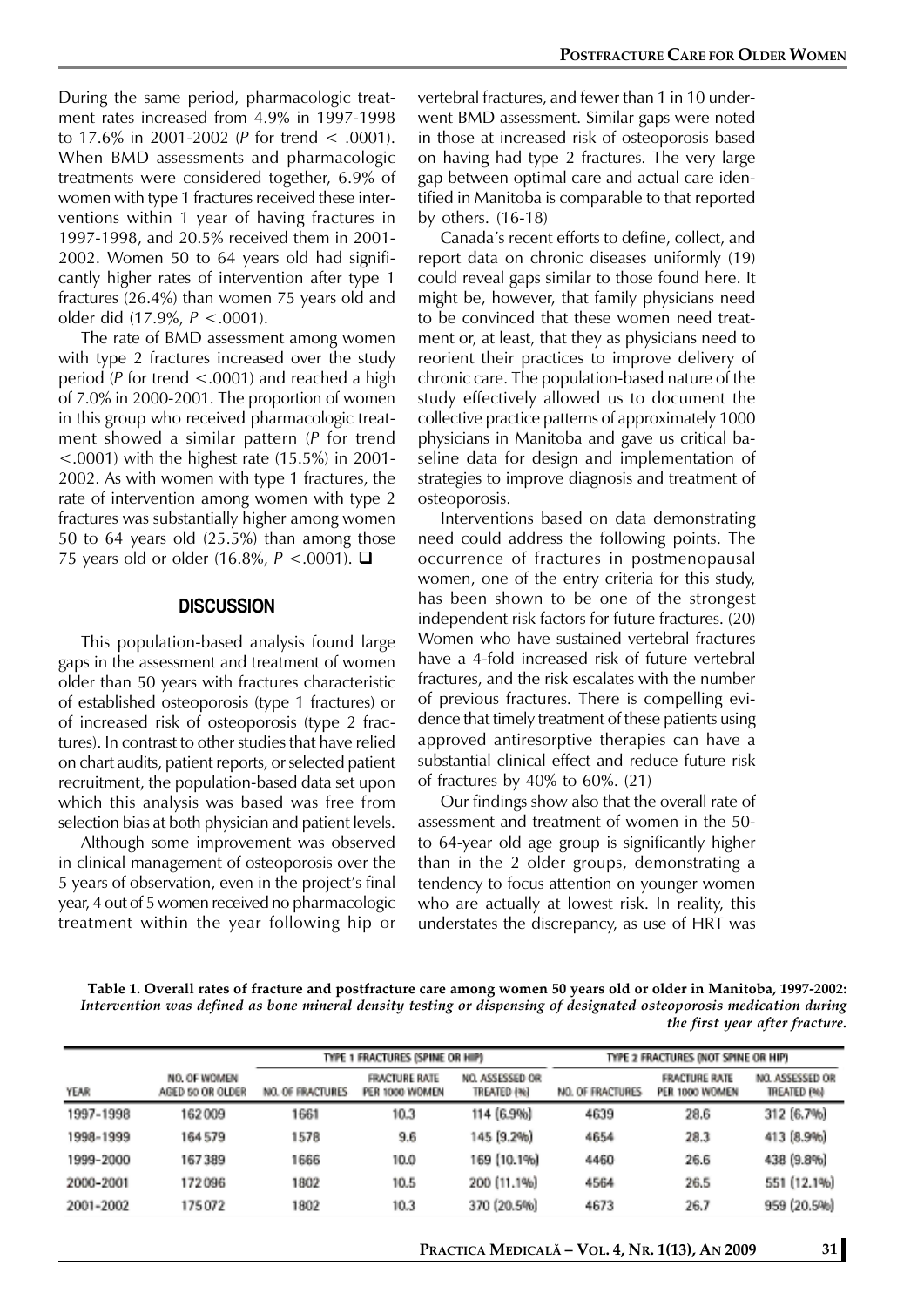

**Figure 1. Fracture rates among women aged 50 and older by age group**



**Figure 2. Percentage of women 50 years old or older who had bone mineral density testing or designated osteoporosis medications dispensed during the first 12 months after fractures**

counted for the older women but not for the women 50 to 64 years old. Older women sustain the largest number of fractures and thus are at greatest risk, yet they receive the least clinical intervention. This observation reflects a potential inequity in the treatment of women older than 65 years that has been observed for other chronic conditions also. (22) Women aged 70 have an average life expectancy of 12 more years and can benefit from appropriate treatment that

has been shown to reduce fracture rates within 1 year of initiation. (23)

# **Limitations**

One limitation of this study is that fractures identified from administrative health databases tend to be underreported, as is the case with asymptomatic vertebral fractures. (24) Thus, the gap in identification of these highrisk women is likely even larger. Our inclusion of HRT as an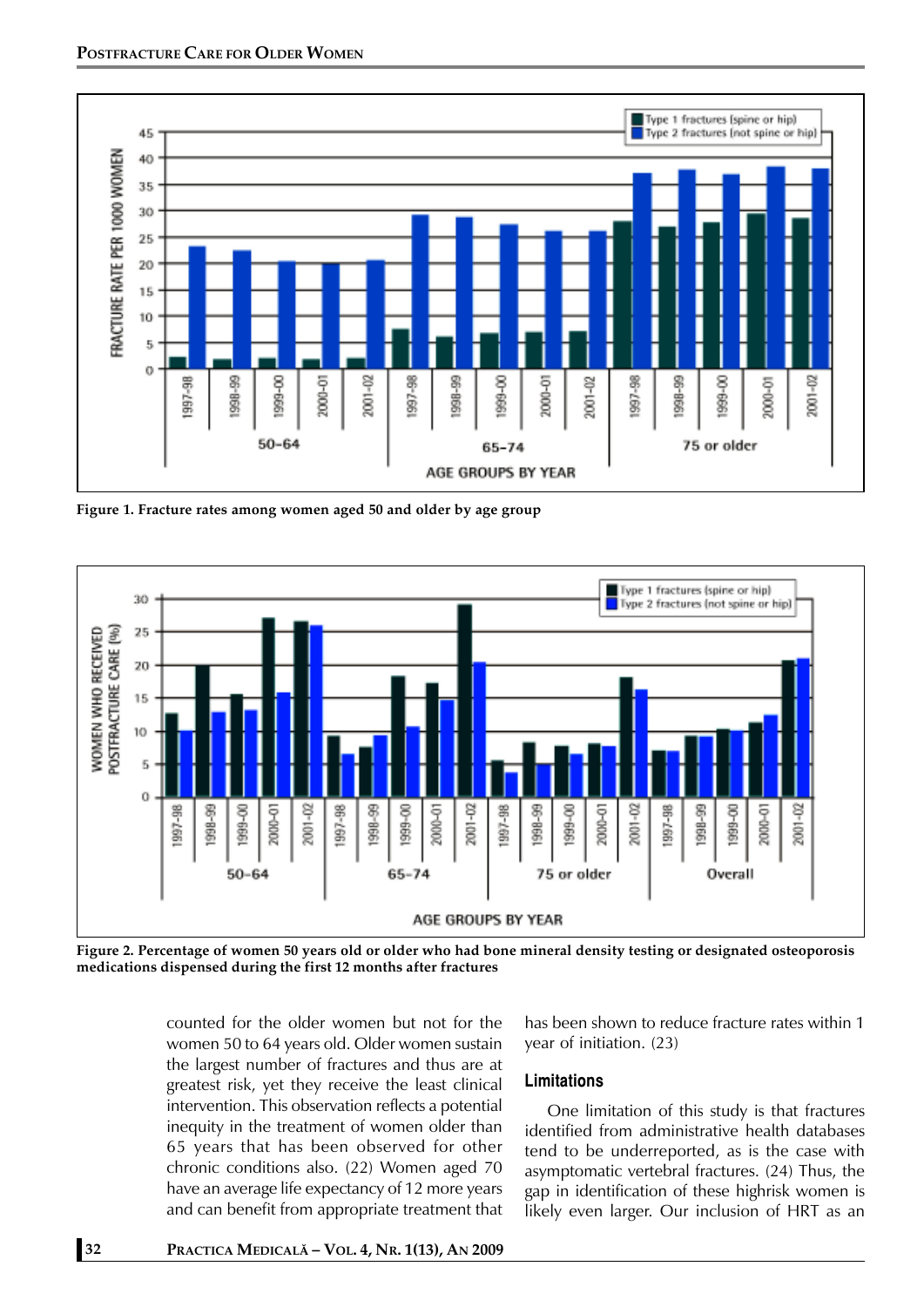osteoporosis agent for older women could be questioned. Pharmacoepidemiologic data confirm that prescribing HRT for osteoporosis therapy increased steadily during the time frame of our study, up until the Women's Health Initiative results were publicly available, and justify our inclusion of HRT use as treatment for osteoporosis for older women. (25) The data set had no accessible information on calcium and vitamin D supplementation, exercise, fall prevention, or other nonpharmacologic interventions. An additional limitation might be our focus only on women, and hence, the lack of generalizability of the findings to men. At the time the study was conceived, little was known about the prevalence of osteoporosis among men; it was known, however, that women's osteoporosis-related fracture rates by age were double those of men.26 Others have since examined gaps in the care of men, and they appear to be as extensive as the gaps we observed in this study. (27)

# **Future research**

Keeping these limitations in mind, the results provide a foundation for further investigation into how gaps in delivery of chronic care like these in osteoporosis could be filled. This is particularly important to consider for older women with osteoporosis who suffer fractures yet whose quality of life could be improved with interventions responsive to demonstrated need. (10) We do know that effective care for chronic illness, which includes management of osteoporosis, requires an appropriately organized team-based delivery system linked to complementary community resources. (28) The question for future research now becomes how to transform a system of care based on acute episodes of illness into one focused on improving delivery of chronic care. Specifically, future research needs to consider how to implement the 6 elements of care we know work together to improve patient outcomes (29): selfmanagement support strategies (eg, using methods to instill confidence in osteoporotic women to undertake nonpharmacologic strategies), delivery system design (case managers to overcome disconnections in clinical pathways), decision support (use of all the evidence-based information that crosses physicians' desks), information support (use of reminders and in-office registries), community linkages for support of patient interventions, and finally, health system support similar to that operating in British Columbia. (30)

# **Conclusion**

This Canadian population-based study demonstrates a large gap between optimal care

and actual care of women 50 years old and older who have sustained fractures and are thus at high risk of having future fractures. The magnitude of this gap in care in a publicly funded health care system is alarming: 80% of women who had had fractures in the final year of this study had been neither investigated nor treated for osteoporosis. Similar percentages continue to be reported in investigations worldwide. (26) Diagnostic and therapeutic resources are not being directed toward those at highest risk of future fractures. In fact, older women are receiving the least attention for this condition. Future research is needed to determine how these gaps in care could be overcome.  $\Box$ 

#### **Acknowledgment**

*This study was undertaken in partnership with the University of Manitoba, the Government of Manitoba, and Merck Frosst Canada Ltd. Although the study was wholly funded by Merck Frosst Canada Ltd, the partnership maintained control over the concept, design, implementation, analysis, and authorship of the study. The authors are indebted to* **Marilyn Krelenbaum** *for her assistance in preparing the manuscript and to Health Information Services at Manitoba Health for providing data to the University of Manitoba. The results and conclusions of this study are those of the authors; no official endorsement by Manitoba Health is intended or should be inferred.*

#### **Contributors**

All of the authors made the 3 types of contributions required by the International Committee of Medical Journal Editors. They contributed substantially to concept and design of the study, or acquisition of data, or analysis and interpretation of data; they either drafted the article or revised it critically for important intellectual content; and they gave final approval to the version to be published.

#### **Competing interests**

*The Maximizing Osteoporosis Management in Manitoba project is a public-private partnership between the University of Manitoba, Manitoba Health, and Merck Frosst Canada Ltd. The project was funded through an unrestricted grant from the Patient Health Management Department of Merck Frosst Canada Ltd.* **Dr Metge** *has received speaking and consulting fees from and* **Ms Manness** *is an employee of Merck Frosst Canada Ltd.*

*Correspondence to:* Dr C.J. Metge*, Faculty of Pharmacy, 50 Sifton Rd, University of Manitoba, Winnipeg, MB R3T 2N2; telephone 204 474-8407; fax 204 474-7617; e-mail* c\_metge@umanitoba.ca